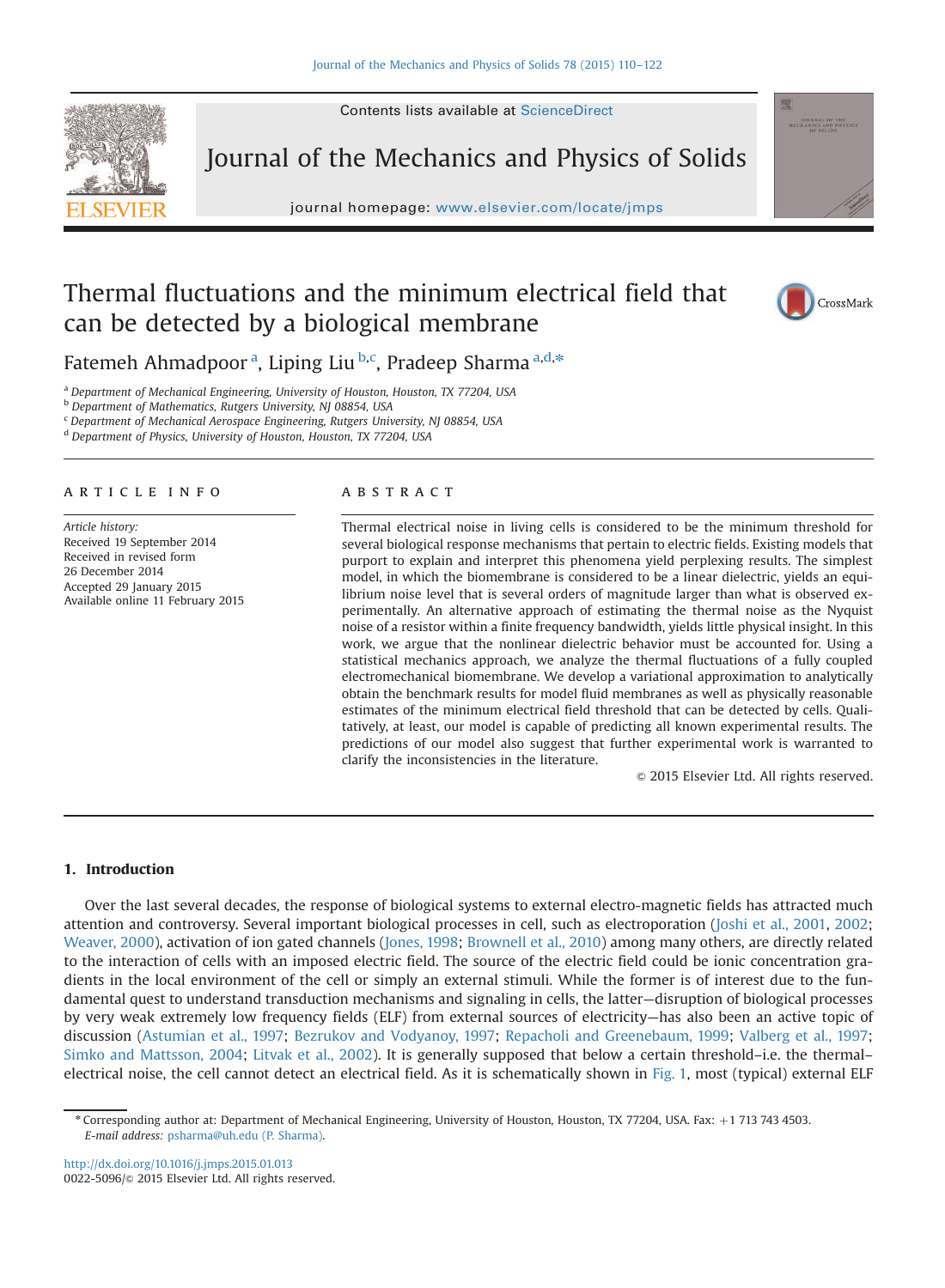<span id="page-1-0"></span>

Fig. 1. (a) An external electrical field is weakened by the tissue, reducing to about  $10^{-6}$  times the original value by the time it impinges on the cell membranes. (b) Thermally fluctuating electric field on the surface of the membrane, in equilibrium. Only electrical fields larger than the thermal noise threshold of the membrane are expected to be detected and therefore induce electromechanical conformational changes.

field levels, are severely diminished at the cell level. Whether the electrical field sources are external or internal, the question of the limit of electrical field detection by cells is of fundamental interest.

The limit for electrical field detection is that the field should exceed, at least, the noise generated by thermal fluctuations in the cells. Although widely studied theoretically, e.g. [Oosawa \(1973\)](#page-12-0), [Fay \(1997\),](#page-12-0) [Weaver et al. \(1998\)](#page-12-0) and [Vaughan and](#page-12-0) [Weaver \(2005\),](#page-12-0) experimental results have been somewhat scarce ([McLeod et al., 1987;](#page-12-0) [Cleary et al., 1988;](#page-12-0) [Goodman et al.,](#page-12-0) [1983](#page-12-0)).

In a frequently quoted, and relatively simple, model to estimate the noise threshold [\(Adair, 2000](#page-11-0); [Adair et al., 1998](#page-11-0); [Weaver and Astumian, 1990\)](#page-12-0), the cell-membrane is considered to be a resistor–capacitor system with corresponding values of membrane resistivity and dielectric permittivity respectively. In the so-called Johnson–Nyquist noise of a RC circuit, the time averaged noise voltage at low frequencies can be obtained as

$$
\overline{V}_{k_B T} = \sqrt{4Rk_B T \Delta \nu} \tag{1}
$$

where  $k_B$  is the Boltzmann constant (Joule/Kelvin), T is the temperature (Kelvin) and  $\Delta \nu$  accounts for the frequency band-width (Hz). Using this model, [Adair \(1991\)](#page-11-0) estimated the thermal noise of a spherical cell with radius  $r \approx 10^{-5}$  m and  $R\approx 4\times 10^6$ Q, to be  $\overline{V}_{k_B T}\approx 2.6\times 10^{-6}$  V for a frequency bandwidth of about 100 Hz. [Adair \(1991\)](#page-11-0) recognized that the wisdom of considering the entire cell with its attendant complexities is dubious. A meaningful and more relevant estimate of the noise threshold is likely if the membrane noise limit is examined rather than that of the entire cell. From this point of view, he estimated the noise for a small piece of membrane with area  $d^2 \approx 2.5 \times 10^{-17}$  m<sup>2</sup>, within a frequency band of 100 Hz, to be  $\overline{V}_{k_B T}$  ≈ 0.02 V. Here *d* is the typical thickness of the membrane (~5 nm).

We may also consider a (yet another) alternative approach. Consider the membrane of size  $\mathcal{S} = (0, L)^2$  as a linear dielectric surface in equilibrium with a thermal bath. Thermal fluctuations will lead to a spatially fluctuating and non-uniform polarization field: we identify  $P(x)$  as the out-of-plane dipole areal density at point x. Then, for a membrane with permittivity  $\epsilon$ , the electrostatic contribution to the total Hamiltonian can be written as

$$
H = \int_{\mathbf{S}} \frac{1}{2} aP(\mathbf{x})^2 d\mathbf{x}
$$
 (2)

where *a* = 1/( $\epsilon$  –  $\epsilon_0$ )*d*. Discretizing the above Hamiltonian in the real space, in which each degree of freedom (**x**<sub>i</sub>) has an area of  $A_0$ -that fluctuates independently; we obtain

$$
H = \sum_{\mathbf{x}_i} \frac{1}{2} a P(\mathbf{x}_i)^2 A_0,
$$
\n(3)

The equipartition theorem immediately yields an estimate of the polarization fluctuation:  $\langle P^2\rangle=k_BT/aA_0$ <u>. Assum</u>ing that  $A_0$ has the same order of magnitude as  $d^2$ , the thermal noise of the voltage across the membrane is  $\overline{V}_{k_B T} = \sqrt{k_B T/\epsilon_0 d}$ . This gives us a value as large as 0.3 V at room temperature. Although this approach is based on fundamental statistical mechanics, the result is physically unreasonable and the ambiguity in deciding the patch of membrane that fluctuates independently (i.e.  $A_0$ ) offers little insight.

Most other models also predict noise thresholds that are similar in magnitude to the ones described in the preceding paragraphs. In sharp contrast, for some large mammalian cells, experiments [\(McLeod et al., 1987](#page-12-0); [Cleary et al., 1988](#page-12-0); [Goodman et al., 1983\)](#page-12-0) suggest values that are almost 1000 times smaller than all the theoretical models!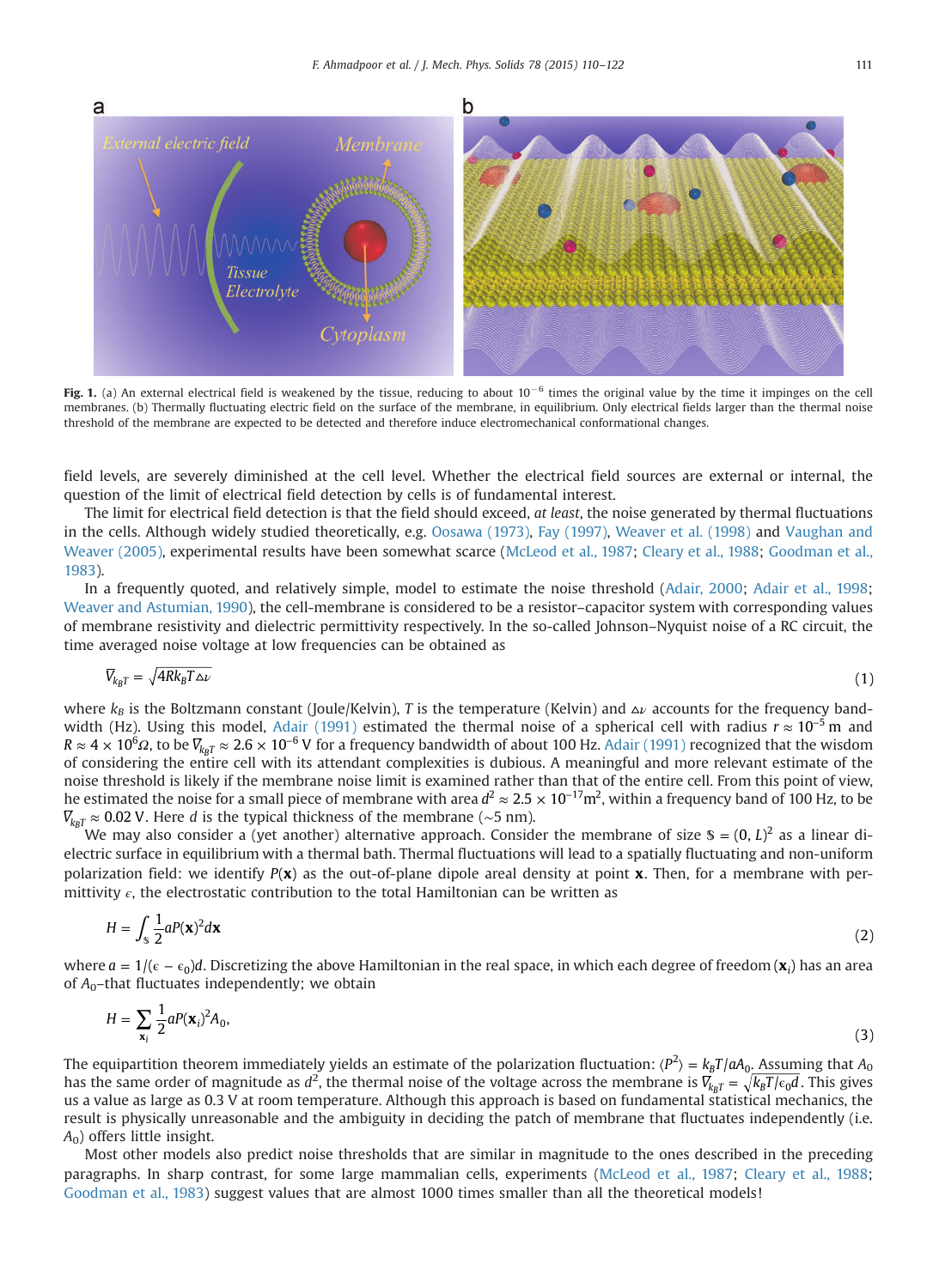<span id="page-2-0"></span>Elucidation of the puzzling discrepancies as outlined in the preceding paragraphs is the key objective of this work. In Section 2, we present our central physical ideas and formulate the corresponding Hamiltonian that accounts for nonlinear dielectric behavior and coupled electromechanical behavior of fluid membranes. The statistical mechanics of the nonlinear estimation of the noise threshold in model fluid membranes is outlined in [Sections 3](#page-4-0) and [4](#page-5-0). Experiments indicate that the limit of noise-detection is frequency dependent. We discuss the modification of our results, that account for finite frequency bandwidth, in [Section 5.](#page-6-0) In [Section 6](#page-7-0), we speculate on the relevance of the model fluid membrane results for real biological membranes, and finally discuss and compare our results with experiments in [Section 7](#page-8-0).

# 2. Central ideas and formulation

The dielectric behavior of biological membranes (whether model or real) is nonlinear. The assumption of linearity i.e., the notion that the polarization is linearly proportional to the electric field  $P \propto E$  implies that a membrane is capable of being polarized to unrealistically high values at high fields. This is of course physically incorrect. Aside from the obvious fact pertaining to the limits imposed by dielectric breakdown, it is expected that beyond a certain field, a limit will be reached where all the relevant microscopic dipoles in the membrane have been aligned. Corresponding to this, the polarization will saturate—in other words, there is an upper limit to which the membranes are capable of being polarized (hence forth referred to as the saturation polarization). The most compelling evidence of this, at least among recent works, is provided by the experiments and modeling of Raphael et al.  $(2000)$  — and indeed, their estimate of the saturation polarization (on the specific membrane that they studied) is not only far below the dielectric breakdown limit but also below that of the polarization corresponding to the resting voltage.

This concept is schematically illustrated in Fig.  $2(a)$  where we compare the linear dielectric behavior to the dipole saturating trend in which the change in the polarization field becomes negligible once it approaches  $P<sub>s</sub>$ . In other words, the membrane cannot be polarized to arbitrarily large values by an imposed electrical field and is restricted to a finite range. There is close analogy of this problem to the confinement of mechanical fluctuations between confined hard walls—-here the amplitude of the thermal–mechanical fluctuations is restricted by the hard walls. This analogy is depicted in Fig. 2(b) in which the membrane's polarization cannot exceed the yellow bounds. The problem of thermal–mechanical fluctuations of a confined membrane has been discussed by a number of works [\(Kleinert, 1999](#page-12-0); [Bachmann et al., 2001\)](#page-11-0) including a few recent ones: [Freund \(2013\)](#page-12-0) and [Hanlumyuang et al. \(2014\).](#page-12-0) Since the strict finite range is difficult to treat analytically (and may not be physical anyway) we mimic the saturation phenomena with a smooth nonlinear function shown in blue in Fig. 2(a).

Now consider a membrane of  $\mathcal{S} = (0, L)^2$  and thickness  $d \ll L$ . The membrane is described by the state variables  $(P, h)$ :  $\mathcal{S} \rightarrow IR$ , where P is the out-of-plane polarization area density and h is the out-of-plane displacement of the mid-plane of the membrane. For simplicity (and almost completely justifiable in most situations), we have neglected the in-plane components of the polarization. Let  $\frac{1}{2}K_h$  be the mean curvature of mid-plane and within a linearized elastic approximation:

$$
K_h(\mathbf{x}) = \nabla^2 h(\mathbf{x}).
$$
\n(4)

Although the effect of electromechanical coupling will later be found to be negligible, for the sake of completeness, here we take it into account and postulate that the total Hamiltonian of the membrane can be written as



Fig. 2. (a) Comparison of linear and nonlinear dielectric behavior of biomembranes. (b) Much like the classical problem of steric interaction of a fluctuating membrane or how thermal fluctuations of membranes are restricted by hard walls, in the present case, the polarization fluctuations are considered to be restricted by limits on maximum polarization that can be achieved by the membrane. (For interpretation of the references to color in this figure caption, the reader is referred to the web version of this article.)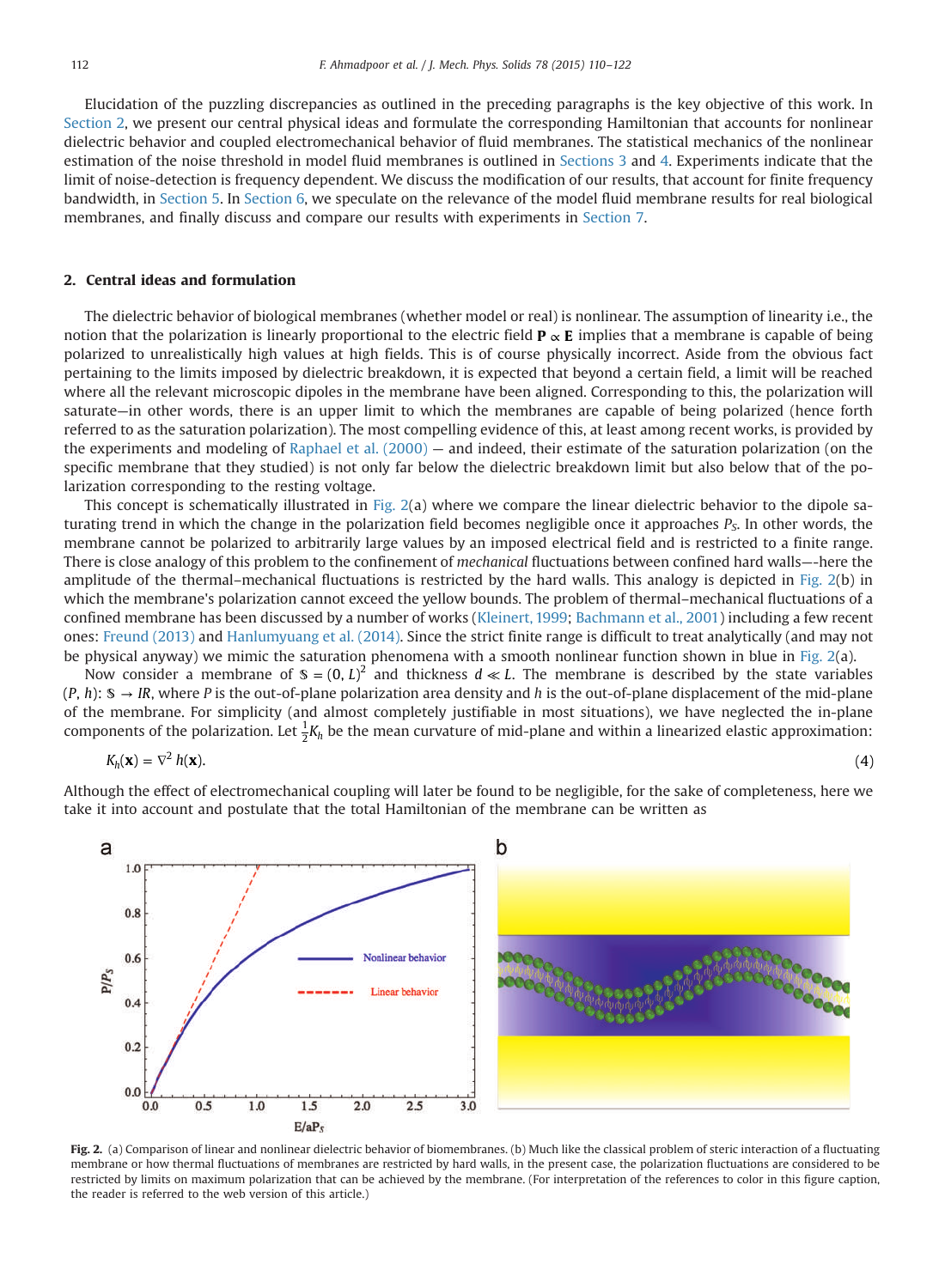<span id="page-3-0"></span>
$$
H[P, h] = \int_{\mathbb{S}} \frac{1}{2} \kappa_b K_h^2 + \frac{1}{2} a |P|^2 + f P K_h + g(P) \, ds,\tag{5}
$$

where  $\kappa_b$  and f are the bending modulus and the flexoelectric coefficient of the membrane respectively, and the nonquadratic function  $g(P)$  is designed to increasingly penalize the fluctuations of the polarization field as it gets close to a saturation value. The simplest form of  $g(P)$  is a higher order polynomial of polarization—such that its contribution to the electrostatic energy is negligible at fields that correspond to well below the saturation point,  $P_s$ . We remark that the analogy to non-linear elastic–plastic behavior is evident. From this point of view, we propose  $g(P)$  as below:

$$
g(P) = aP^2 \bigg( \varepsilon_4 \frac{P^2}{P_s^2} + \varepsilon_6 \frac{P^4}{P_s^4} + \varepsilon_8 \frac{P^6}{P_s^6} + \cdots \bigg),\tag{6}
$$

were  $\varepsilon_i$  are phenomenological scalar constants that represent the nonlinear behavior. In the absence of flexoelectric coupling (i.e.,  $f=0$ ), the out-of-plane electric field is given by

$$
E = \frac{\partial}{\partial P} \left( \frac{1}{2} a P^2 + g(P) \right) = a P \left( 1 + 4 \varepsilon_4 \frac{P^2}{P_s^2} + 6 \varepsilon_6 \frac{P^4}{P_s^4} + 8 \varepsilon_8 \frac{P^6}{P_s^6} + \cdots \right).
$$
\n(7)

The function in Eq.  $(7)$  can mathematically represent the nonlinear behavior, shown in [Fig. 2](#page-2-0)(a). Furthermore, the energy cost for the change in polarization field is compared for the cases of linear and non-linear behavior in Fig. 3(a). Specifically, by taking into account the higher order terms of the polynomial function  $g(P)$ , the energy cost increases rapidly for the change in polarization field approaching  $P_{\rm S}$ .

As a result of using the new energy function [\(5\)](#page-2-0), the distribution of the fluctuating polarization field is no longer Gaussian. Basic statistical mechanics tells us that the probability of occurrence of a certain change of polarization can be expressed as an exponential function:

$$
p(P) \propto \exp(-H(P)/k_B T),\tag{8}
$$

indicating that, the higher polarization values (with the attendant larger energy cost) are less probable. Accordingly, the nonlinear function  $g(P)$  ensures lower probability for largers value of the polarization. We have shown this qualitatively in Fig. 3(b). Our modified Hamiltonian, which accounts for the nonlinear dielectric behavior, essentially confines the thermal fluctuations of the polarization field in a finite range of  $P/P_S \le 1$ . For such a non-Gaussian distribution of the fluctuating field, the equipartition theorem is inapplicable, and analytical solutions are hard to come by. However, we develop here a variational approximation to obtain an estimation of the fluctuations—that yields analytical expressions. It is worthwhile to remark that the subject of thermal-mechanical fluctuations of the membranes has been extensively investigated. For example, in a pioneering work, [Helfrich \(1973,](#page-12-0) [1978\)](#page-12-0) proposed that the thermal fluctuations of a membrane soften the renormalized bending modulus. Also, in the context of dealing with non-quadratic Hamiltonians, [Kantor and Nelson \(1987\)](#page-12-0) have discussed the crumpling transition in polymerized membranes, [Kardar and Nelson \(1988\)](#page-12-0) studied the fluctuations of self avoiding tethered membranes and [Bowick and Guitter \(1997\)](#page-11-0) investigated the tubular transition of self avoiding



Fig. 3. (a) Comparison of linear and nonlinear energy costs for change in polarization field. The blue curve is representing the nonlinear behavior, and mimics the hard (walls) restrictions on the fluctuations. (b) Comparison of probability distributions for the linear and nonlinear dielectrics. The higher order terms in the energy formulation make the smaller values of the polarization more probable and consequently decreases the fluctuations. (For interpretation of the references to color in this figure caption, the reader is referred to the web version of this article.)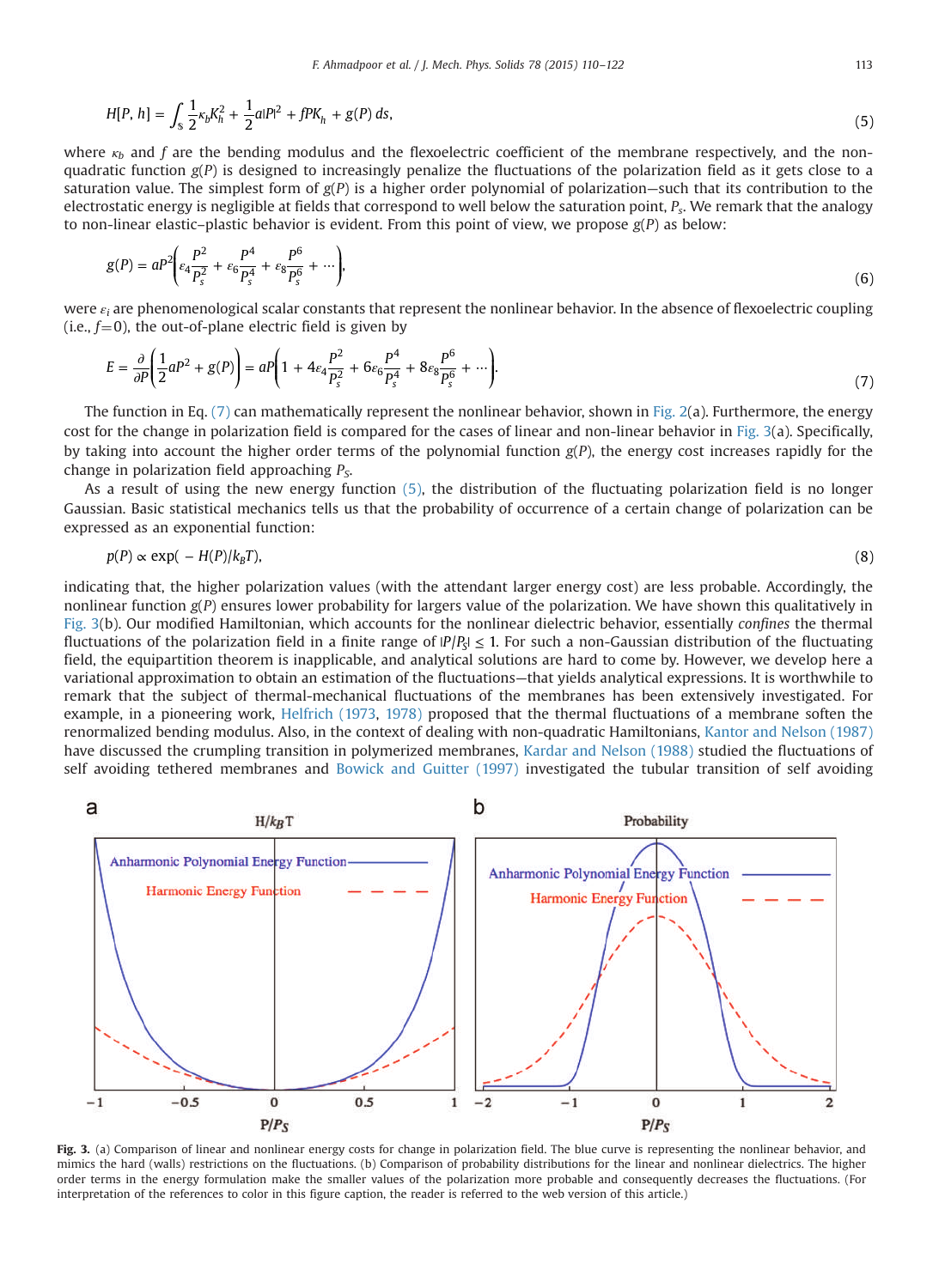<span id="page-4-0"></span>anisotropic membranes. Several other examples abound which we avoid citing for the sake of brevity. Furthermore, in the context of the somewhat more complicated and hard membrane materials, the reader is referred to the following sample of works: investigation of graphene fluctuations by [Gao and Huang \(2014\)](#page-12-0) and co-workers, DNA, by [Argudo and Purohit \(2014\)](#page-11-0), and twin-boundaries in crystalline metals by [Chen and Kulkarni \(2013\).](#page-12-0)

#### 3. Thermal fluctuations

The Hamiltonian of the system  $(5)$  can be rewritten as

$$
H = H^q + H^{nq},\tag{9}
$$

where  $H<sup>q</sup>$  is the quadratic part of the Hamiltonian that includes the first three terms of [\(5\)](#page-2-0), and  $H<sup>nq</sup>$  is the last term of (5) "Non-quadratic". Due to the presence of the non-quadratic terms, the equipartition theorem is not applicable; it is hopeless to compute the exact free energy and thermal fluctuations in closed-form. Nevertheless, we can employ a variational approximation based on the Bogoliubov inequality [\(Safran and Samuel, 1994\)](#page-12-0) that asserts the following:

$$
F \le F_{\text{var}} := F_0 + \langle H - H_0 \rangle_{H_0},\tag{10}
$$

where F is the actual free energy of the system,  $H_0[P, h]$  is any Hamiltonian,  $F_0$  is the free energy associated with the Hamiltonian  $H_0$ :

$$
F_0 = -k_B T \log Z_0, \quad Z_0 = \int e^{-H_0[P,h]/k_B T} D[P,h], \tag{11}
$$

and  $\langle \rangle_{H_0}$  denotes the expectation value with respect to the Hamiltonian  $H_0$ .

To make analytical progress, we select a quadratic Hamiltonian  $H_0$  that in Fourier  $\mathbf{q}$ -space is given by

$$
H_0[P, h] = \frac{L^2}{2} \sum_{\mathbf{q} \in \mathcal{K}} \left\{ G_h(\mathbf{q}) |h_{\mathbf{q}}|^2 + G_p(\mathbf{q}) |P_{\mathbf{q}}|^2 + G_f(\mathbf{q}) h_{\mathbf{q}} P_{-\mathbf{q}} \right\}
$$
(12)

where  $\mathcal{R}:=\{\mathbf{q}=2\pi/L(\nu_{\chi},\nu_{\psi})\colon\nu_{\chi},\nu_{\psi}\in\mathbb{Z}$ ,  $2\pi/L\leq |\mathbf{q}|\leq 2\pi/d\}$ ,  $G_h(\mathbf{q})$ ,  $G_p(\mathbf{q})$  and  $G_f(\mathbf{q})$  are set of propagators that will be determined later, and  $h_{\bf q}$  ( $P_{\bf q}$ ) is the Fourier transformation of  $h({\bf x})$  ( $P({\bf x})$ ):

$$
h_{\mathbf{q}} = \frac{1}{L^2} \int_{\mathbb{S}} h(\mathbf{x}) \exp(-\mathbf{q} \cdot \mathbf{x}) d\mathbf{x},
$$
  
\n
$$
P_{\mathbf{q}} = \frac{1}{L^2} \int_{\mathbb{S}} P(\mathbf{x}) \exp(-\mathbf{q} \cdot \mathbf{x}) d\mathbf{x}.
$$
\n(13)

For the Hamiltonian (12), by the equipartition theorem we find the free energy  $F_0$  to be

$$
F_0 = \alpha_F + \sum_{\mathbf{q}} \frac{k_B T}{2} \log(4G_h(\mathbf{q})G_p(\mathbf{q}) - G_f(\mathbf{q})^2),\tag{14}
$$

where  $\alpha_F$  is a constant of no consequence. Also, for simplicity we consider only the first two terms in [\(6\).](#page-3-0) Then, to within a constant,

$$
\langle H - H_0 \rangle_{H_0} = \frac{L^2}{2} \sum_{\mathbf{q} \in \mathcal{K}} \left\{ \kappa_b |\mathbf{q}|^4 \langle |h_{\mathbf{q}}|^2 \rangle_{H_0} + a \langle |P_{\mathbf{q}}|^2 \rangle_{H_0} + 2f |\mathbf{q}|^2 \langle |h_{\mathbf{q}} P_{-\mathbf{q}}| \rangle_{H_0} - \frac{k_B T}{L^2} \right\} + a \int_{\mathbb{S}} \left\langle \varepsilon_4 \frac{P^4}{P_s^2} + \varepsilon_6 \frac{P^6}{P_s^4} \right\rangle_{H_0} d\mathbf{x}.
$$
 (15)

All the quadratic correlations can be calculated using the equipartition theorem:

$$
\langle I h_{\mathbf{q}}I^2 \rangle_{H_0} = \frac{4k_B T G_P(\mathbf{q})}{L^2 (4G_h(\mathbf{q})G_P(\mathbf{q}) - G_f(\mathbf{q})^2)},
$$
  
\n
$$
\langle I P_{\mathbf{q}}I^2 \rangle_{H_0} = \frac{4k_B T G_h(\mathbf{q})}{L^2 (4G_h(\mathbf{q})G_P(\mathbf{q}) - G_f(\mathbf{q})^2)},
$$
  
\n
$$
\langle h_{\mathbf{q}}P_{-\mathbf{q}} \rangle_{H_0} = \frac{-2k_B T G_f(\mathbf{q})}{L^2 (4G_h(\mathbf{q})G_P(\mathbf{q}) - G_f(\mathbf{q})^2)}.
$$
\n(16)

The last two terms of (15), which are higher order correlations, can be estimated by invoking Wick's theorem [\(Kleinert,](#page-12-0) [1989](#page-12-0)) as below:

$$
\langle P^4 \rangle_{H_0} = 3 \langle P^2 \rangle_{H_0}^2, \quad \langle P^6 \rangle_{H_0} = 15 \langle P^2 \rangle_{H_0}^3. \tag{17}
$$

in which  $\langle P^2\rangle_{H_0}=\sum_{\mathbf{q}\in\mathcal{K}}\langle P^2_{\mathbf{q}}\rangle_{H_0}.$  Minimization of the variational free energy  $F_{\rm var}$  with respect to the unknown propagators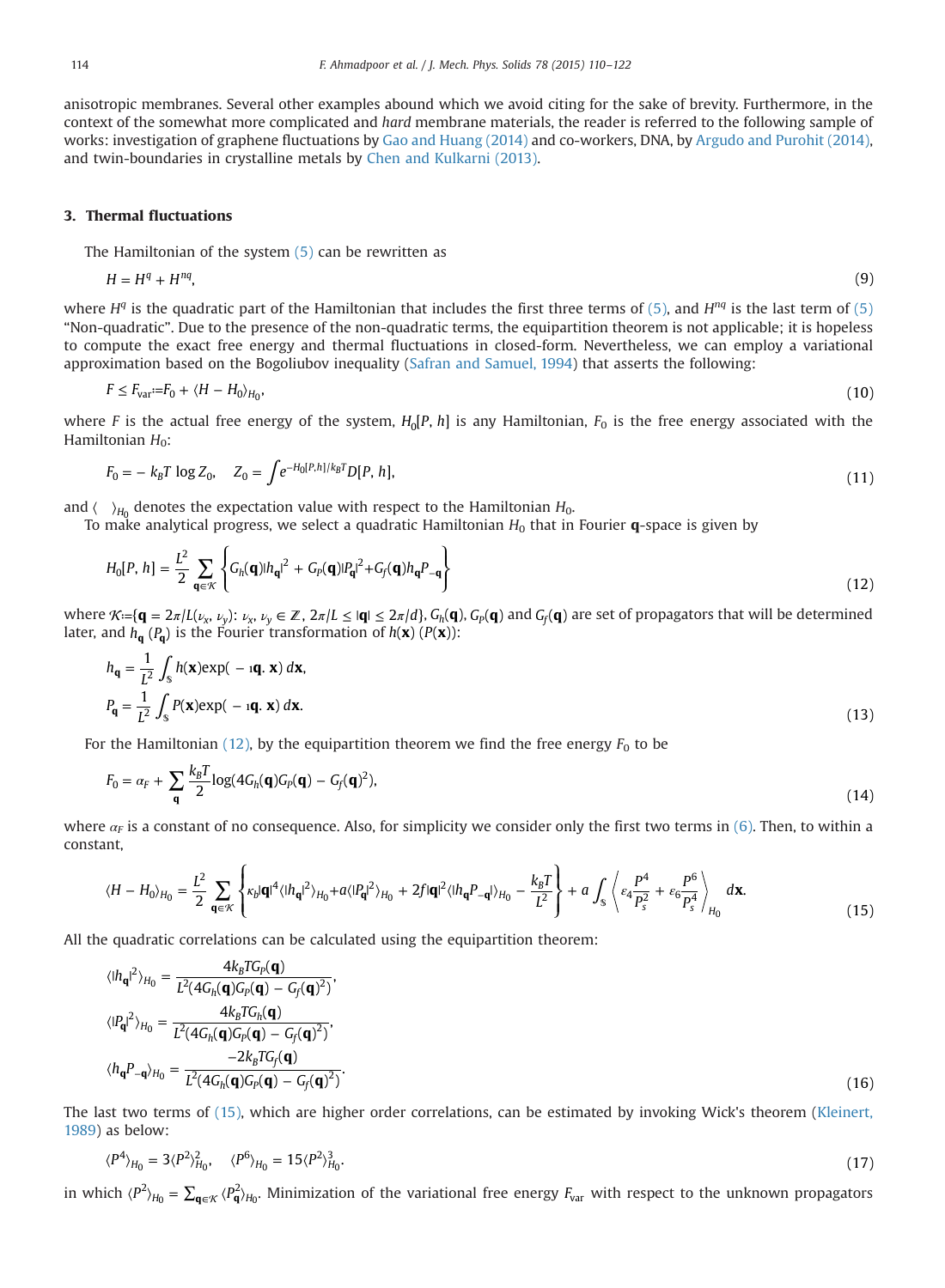<span id="page-5-0"></span>furnishes an upper bound of the exact free energy. Now let  $\eta = \sum_{\mathbf{q} \in \mathcal{K}} \langle P_{\mathbf{q}}^2 \rangle_{H_0}$  and  $\chi(\mathbf{q}) = 4G_h(\mathbf{q})G_p(\mathbf{q}) - G_f(\mathbf{q})^2$ . Then sub-stituting [\(16\)](#page-4-0) and [\(17\)](#page-4-0) into  $F_{\text{var}}$  [\(10\)](#page-4-0), results in the following simplified form:

$$
F_{var} = \sum \mathbf{q} \in \mathcal{K} \frac{k_B T}{2} \log \left( \chi(\mathbf{q}) \right) + \frac{2k_B T}{\chi(\mathbf{q})} \left( \mathbf{q}^4 \kappa_b G_P(\mathbf{q}) + a G_h(\mathbf{q}) + f \mathbf{q}^2 G_f(\mathbf{q}) \right) + \frac{3a \eta^2 L^2 \epsilon_4}{P_s^2} + \frac{15a \eta^3 L^2 \epsilon_6}{P_s^4} \tag{18}
$$

We minimize the free-energy with respect to  $G_h(\mathbf{q})$ ,  $G_p(\mathbf{q})$  and  $G_f(\mathbf{q})$  and obtain

$$
0 = \frac{\partial F_{var}}{\partial G_h(\mathbf{q})} = -2k_B T \Bigg\{ a \frac{12G_f(\mathbf{q})^2 \epsilon_4 P_s^2 \eta + 90a \eta^2 G_f(\mathbf{q})^2 \epsilon_6}{P_s^4 \chi(\mathbf{q})^2} + \frac{aG_f(\mathbf{q})^2 + 4G_P(\mathbf{q})^2 |\mathbf{q}|^4 \kappa_b}{\chi(\mathbf{q})^2} + \frac{G_P(\mathbf{q}) (4fG_f(\mathbf{q}) |\mathbf{q}|^2 + G_f(\mathbf{q})^2)}{\chi(\mathbf{q})^2} - \frac{4G_h(\mathbf{q})G_P(\mathbf{q})^2}{\chi(\mathbf{q})^2} \Bigg\}
$$
  
\n
$$
0 = \frac{\partial F_{var}}{\partial G_P(\mathbf{q})} = -2k_B T \Bigg\{ a \frac{48\eta \epsilon_4 P_s^2 G_h(\mathbf{q})^2 + 360\eta^2 \epsilon_6 G_h(\mathbf{q})^2}{P_s^4 \chi(\mathbf{q})^2} + G_h(\mathbf{q}) \frac{4G_h(\mathbf{q})(a - G_P(\mathbf{q})) + 4f |\mathbf{q}|^2 G_f(\mathbf{q})}{\chi(\mathbf{q})^2} + \frac{(G_h(\mathbf{q}) + |\mathbf{q}|^4 \kappa_b)G_f(\mathbf{q})^2}{\chi(\mathbf{q})^2} \Bigg\}
$$
  
\n
$$
0 = \frac{\partial F_{var}}{\partial G_f(\mathbf{q})} = k_B T \Bigg\{ \frac{24a\eta G_f(\mathbf{q})G_h(\mathbf{q})(2\epsilon_4 P_s^2 + 15\eta \epsilon_6)}{P_s^4 \chi(\mathbf{q})^2}, + \frac{4G_f(\mathbf{q})}{\chi(\mathbf{q})^2} \Bigg\{ G_h(\mathbf{q})(a - G_P(\mathbf{q})) + |\mathbf{q}|^4 \kappa_b G_P(\mathbf{q}) \Bigg\},
$$
  
\n
$$
+ \frac{8f |\mathbf{q}|^2 G_h(\mathbf{q})G_P(\mathbf{q}) + 2f |\mathbf{q}|^2 G_f(\mathbf{q})^2 + G_f(\mathbf{q})^3}{\chi(\mathbf{q})^2} \Bigg\},
$$
  
\n(19)

wherein for differentiating the higher order correlations  $\langle P^4 \rangle_{H_0} = 3\eta^2$  and  $\langle P^6 \rangle_{H_0} = 15\eta^3$  we used the chain rule to write:

$$
\frac{\partial \eta^n}{\partial G} = n \eta^{n-1} \sum_{\mathbf{q} \in \mathcal{K}} \frac{\partial \eta}{\partial G(\mathbf{q})} = n \eta^{n-1} \sum_{\mathbf{q} \in \mathcal{K}} \frac{\partial}{\partial G(\mathbf{q})} \langle P^2(\mathbf{q}) \rangle_{H_0}
$$
(20)

Solving the equations in (19) for the unknown propagators yields

$$
G_h(\mathbf{q}) = |\mathbf{q}|^4 \kappa_b
$$
  
\n
$$
G_P(\mathbf{q}) = a \left( 1 + \frac{12\eta \epsilon_4}{P_s^2} + \frac{90\eta^2 \epsilon_6}{P_s^4} \right)
$$
  
\n
$$
G_f(\mathbf{q}) = -2f|\mathbf{q}|^2.
$$
\n(21)

Subsequent substitution in the expression for  $\eta$ , gives us

$$
\eta = \langle P^2 \rangle_{H_0}
$$
\n
$$
= \frac{1}{L^2} \int \langle P^2(\mathbf{x}) \rangle_{H_0}
$$
\n
$$
d\mathbf{x} = \frac{1}{L^2} \int \sum_{\mathbf{q}, \mathbf{q}' \in \mathcal{K}} \langle P_{\mathbf{q}} P_{\mathbf{q}} e^{i(\mathbf{q} + \mathbf{q}') \mathbf{x}} \rangle_{H_0}
$$
\n
$$
d\mathbf{x} = \frac{1}{L^2} \sum_{\mathbf{q}, \mathbf{q}' \in \mathcal{K}} \delta(\mathbf{q} + \mathbf{q}') \langle P_{\mathbf{q}} P_{\mathbf{q}'} \rangle_{H_0} \int d\mathbf{x} = \sum_{\mathbf{q} \in \mathcal{K}} \langle P_{\mathbf{q}}^2 \rangle_{H_0}
$$
\n
$$
= \sum_{\mathbf{q} \in \mathcal{K}} \frac{4k_B T G_h(\mathbf{q})}{L^2 (4G_h(\mathbf{q}) G_p(\mathbf{q}) - G_f(\mathbf{q})^2)}
$$
\n
$$
= \sum_{\mathbf{q} \in \mathcal{K}} \frac{k_B T k_b}{L^2 (\kappa_b \xi - f^2)}
$$
\n(22)

where  $\xi = a(1 + 90\eta^2 \epsilon_6/P_s^4 + 12\eta \epsilon_4/P_s^2)$  and  $\eta$  can be solved for to estimate the polarization fluctuation. Further details on the variational approach and its accuracy in the context of the current problem are provided in the Appendix.

# 4. Thermal fluctuations of the electric field

The computation of polarization correlation in [Section 3](#page-4-0) allows the estimation of the root mean square electric field. The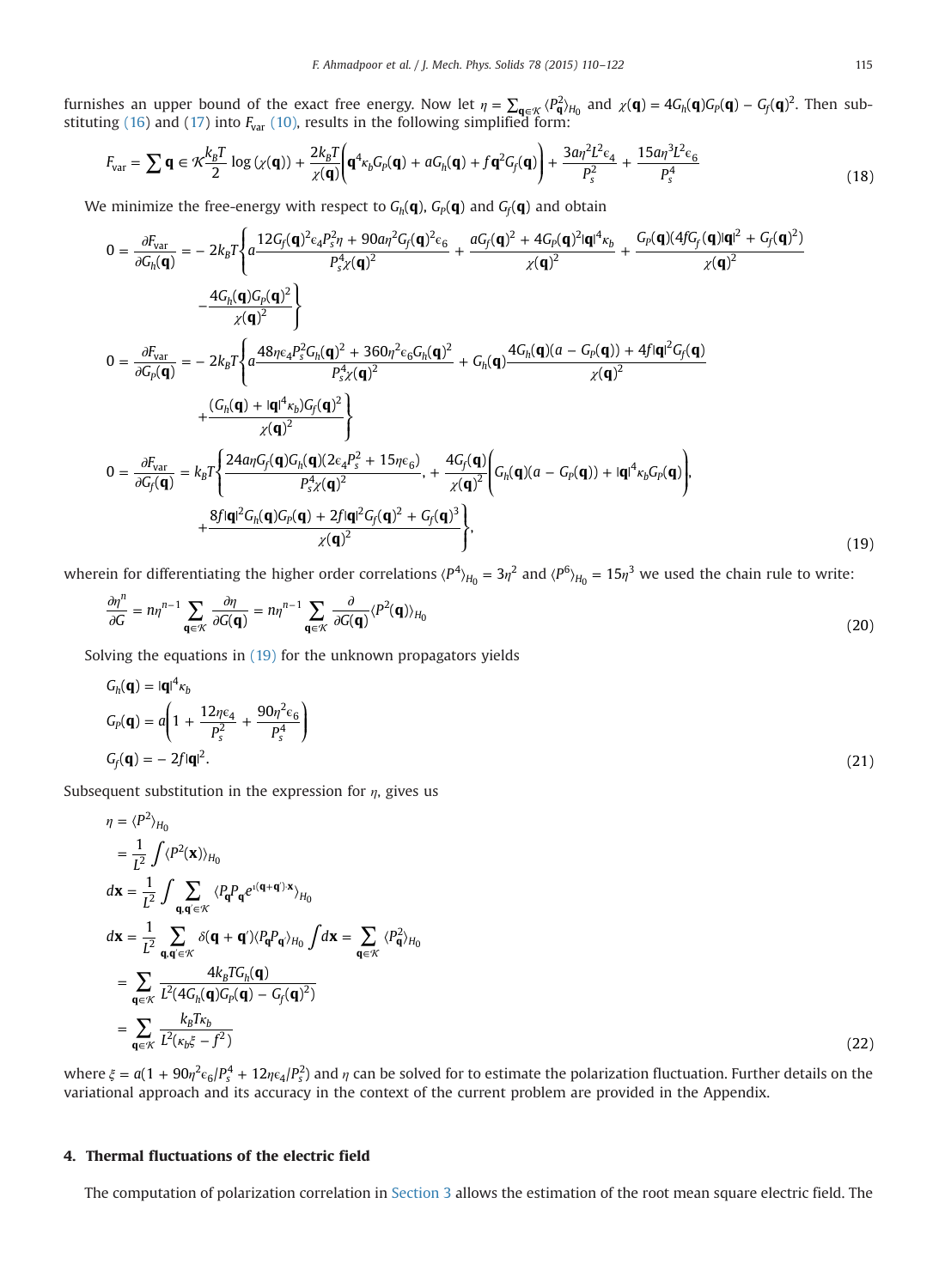<span id="page-6-0"></span>

Fig. 4. Calculated values of noise with different  $P_s$ .

polarized membrane induces an electric field that can be calculated using Maxwell's equations. Here we may consider two ideal boundary conditions: (1) non-conducting boundary conditions, in which the membrane exterior has the permittivity of vacuum and (2) conducting boundary condition, in which the surrounding electrolyte is perfectly conductive. The real boundary conditions are somewhere between these two extremes—we will find that our final results (at the level of approximation we are interested in) are insensitive to these two bounding boundary conditions. Accordingly, we feel justified in avoiding the more complex nonlinear Poisson–Boltzmann framework. In the first case, we write the Maxwell equation as below:

$$
\operatorname{div}\left(-\epsilon_0 \nabla \phi + \frac{P}{d} \chi(z) \mathbf{e}_z\right) = 0,\tag{23}
$$

where

$$
\chi(z) = 1
$$
 if  $z \in \left[-\frac{d}{2}, \frac{d}{2}\right]$  otherwise = 0.

The solution can be conveniently found in Fourier space:

$$
\phi(\mathbf{x}, z) = \sum_{\mathbf{q} \in \mathcal{K}} \hat{\phi}(\mathbf{q}, z) e^{i\mathbf{q} \cdot \mathbf{x}},
$$
  

$$
\hat{\phi}(\mathbf{q}, z) = \frac{\hat{P}_{\mathbf{q}}}{2d\epsilon_0 |\mathbf{q}|} (e^{i\mathbf{q} \cdot |\mathbf{z}|} - e^{-i\mathbf{q} \cdot |\mathbf{z}|}) e^{-i\mathbf{q} \cdot |\mathbf{d}|/2}.
$$
 (24)

The ensuing voltage difference across the thickness of the membrane is

$$
\Delta \hat{\phi}(\mathbf{q}) = \hat{\phi}(\mathbf{q}, d/2) - \hat{\phi}(\mathbf{q}, -d/2) = \frac{P_{\mathbf{q}}(1 - e^{-d|\mathbf{q}|})}{d\epsilon_0 |\mathbf{q}|}.
$$
\n(25)

The autocorrelation of the potential can be obtained by summing over all possible modes:

$$
\langle V^2 \rangle = \sum_{\mathbf{q} \in \mathcal{K}} \langle \Delta \hat{\phi}(\mathbf{q})^2 \rangle = \sum_{\mathbf{q} \in \mathcal{K}} \frac{\langle P_{\mathbf{q}}^2 \rangle (1 - e^{-d|\mathbf{q}|})^2}{d^2 \epsilon_0^2 |\mathbf{q}|^2}.
$$
 (26)

The above sum can be approximately calculated by replacing it with an integration. For conducting boundary conditions, Eq. (26) simply reduces to

$$
\langle V^2 \rangle = \frac{1}{\epsilon_0^2} \sum_{\mathbf{q} \in \mathcal{K}} \langle P_{\mathbf{q}}^2 \rangle. \tag{27}
$$

## 5. Power spectrum of the fluctuating electric field

The power spectrum of the electric field is the ensemble average of the time average of the power dissipation per unit frequency bandwidth and may be used to estimate the frequency dependence of our results ([Kittel, 2004\)](#page-12-0). This is necessary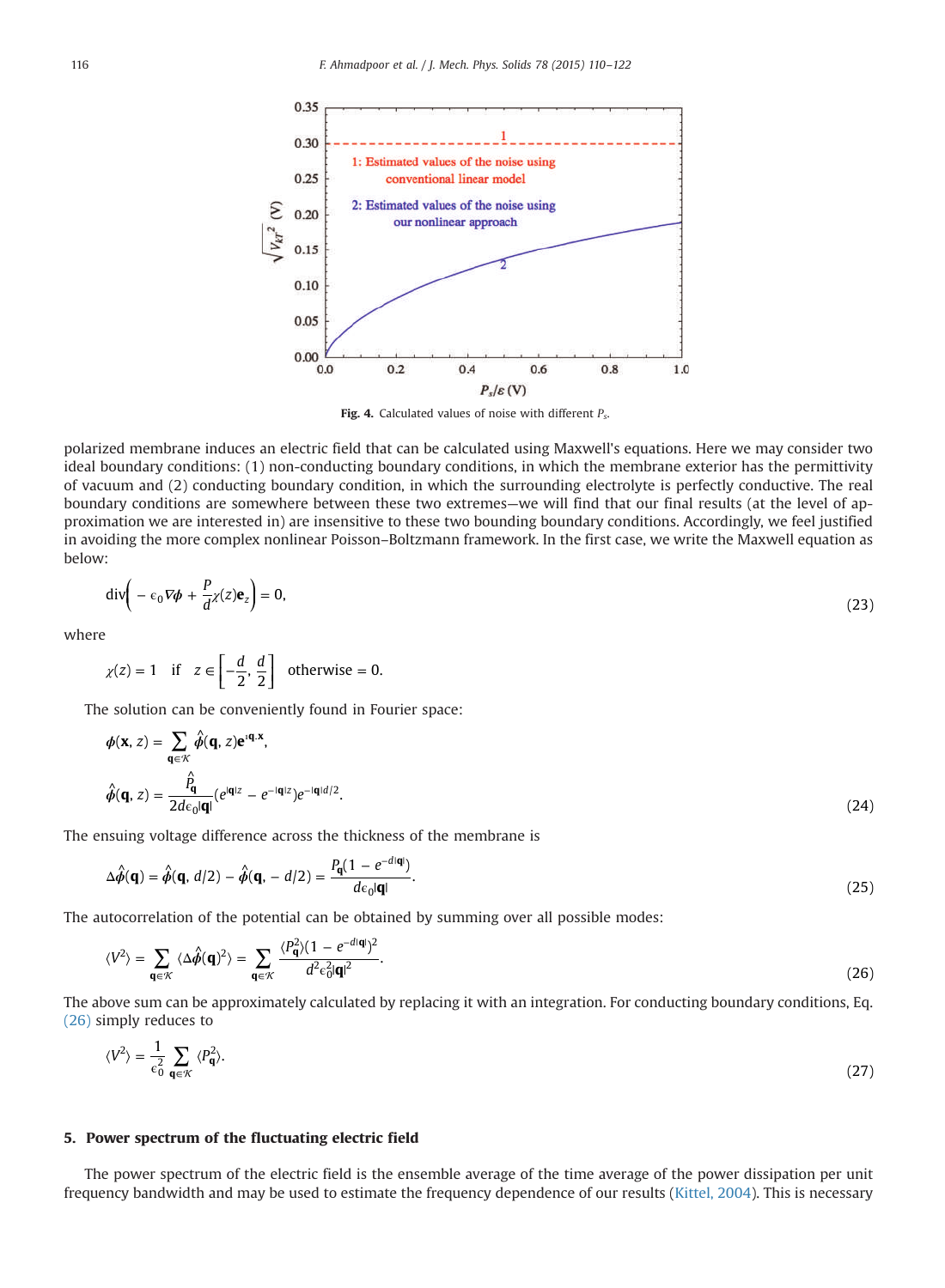<span id="page-7-0"></span>

Fig. 5. Calculated thermal noise in the presence of time-dependent fields. The relaxation time is considered to be 1 ms. Typically the frequencies of imposed electric fields do not exceed 60 Hz, and most are, usually, lower. For frequencies less than 10 Hz, the effect of frequency is quite significant.

since experimental results indicate the noise threshold to be sensitive to the frequency of the applied field. This can be explained physically by considering the fact that the membrane is heavily occupied by fluctuating charges and dipoles, that can dissipate energy and generate noise during conformational transitions. Since the external fields are mostly time dependent – usually sinusoidal – it is best to compare the frequency spectrum of the thermal noise with that of the external field. In this section we calculate the power spectrum of the fluctuating voltage, from which we can estimate the Nyquist noise of the membrane. To this end, we assume a relaxation time,  $τ$ , during which the state of the system does not change. The relaxation time in biological membranes, depends on the diffusion constants of the membrane, dipoles and charges, and is roughly of the order of a millisecond ([Phillips et al., 2009](#page-12-0)). This level of approximation, as will be seen in Section 6 where we present our results, suffices to draw experimentally relevant conclusions.

The relaxation process is well-known to be an exponential decay in the effect of random fields:

$$
C(\tau) \propto e^{-t/\tau} \tag{28}
$$

Then the power spectrum of the fluctuating electric field is obtained as

$$
G(\nu) = 4 \int_0^\infty \langle V^2 \rangle e^{-t/\tau} \cos(2\pi\nu t) \, dt = \frac{4\langle V^2 \rangle \tau}{1 + (2\pi\nu \tau)^2} \tag{29}
$$

This value is equivalent to the Nyquist noise power in a resistor  $- 4Rk_BT$ . For low frequency ranges in which  $\nu\tau \ll 1$ , the power is almost constant — frequency-independent— and the fluctuating voltage is considered to be white noise. In this case the Nyquist noise for different frequency bandwidth can be calculated by simply multiplying the power by the frequency bandwidth:  $\langle V^2\rangle_\nu=4Rk_BT\Delta\nu.$  However, at high frequencies, since the power spectrum is no longer a constant, the Nyquist noise should be calculated by integrating Eq. (29) over all possible values of the frequency. Assuming that the frequencies from external electrical fields do not exceed 60 Hz, to draw a comparison with the thermal noise, we have calculated the noise,  $\langle V^2 \rangle$  for different frequency bandwidth, up to 60 Hz—the results are shown in Fig. 5. As evident, at very low frequencies (0–10 Hz), the noise threshold can be as much an order of magnitude smaller than the associated highfrequency value,  $\langle V^2 \rangle$ .

### 6. Relevance to real biological membranes

So far, we have considered model fluid membranes. Real biological membranes are highly heterogeneous and are covered with a large fraction of proteins. In such a crowded environment, polarization is spatially correlated within its plane. This non-locality of the polarization may play a significant role. One simple (and completely phenomenological) way to take this into account is to add a term proportional to the spatial gradient of the polarization. This notion is inspired from similar considerations in crystalline ferroelectrics and approximations made in the quantum mechanical density functional theory. Let  $\delta$  be the smallest correlation length. Then we can modify the quadratic part of the original Hamiltonian ([5\)](#page-2-0) as follows:

$$
H^{q} = \int_{\mathcal{S}} \frac{1}{2} \kappa_{b} (\nabla^{2} h(\mathbf{x}))^{2} + \frac{1}{2} a P(\mathbf{x})^{2} + \frac{1}{2} a \delta^{2} |\nabla P(\mathbf{x})|^{2} + f P(\mathbf{x}) \nabla^{2} h(\mathbf{x}) d\mathbf{x}.
$$
\n(30)

To estimate the strength of the polarization gradient term or alternatively, the order of magnitude of  $\delta$ , we make two distinct arguments—both lead to similar results and are likely to bound the actual value: (1) We may consider the polarization correlation to be linked with the tension correlation. The rationale is that the electromechanical conformation of the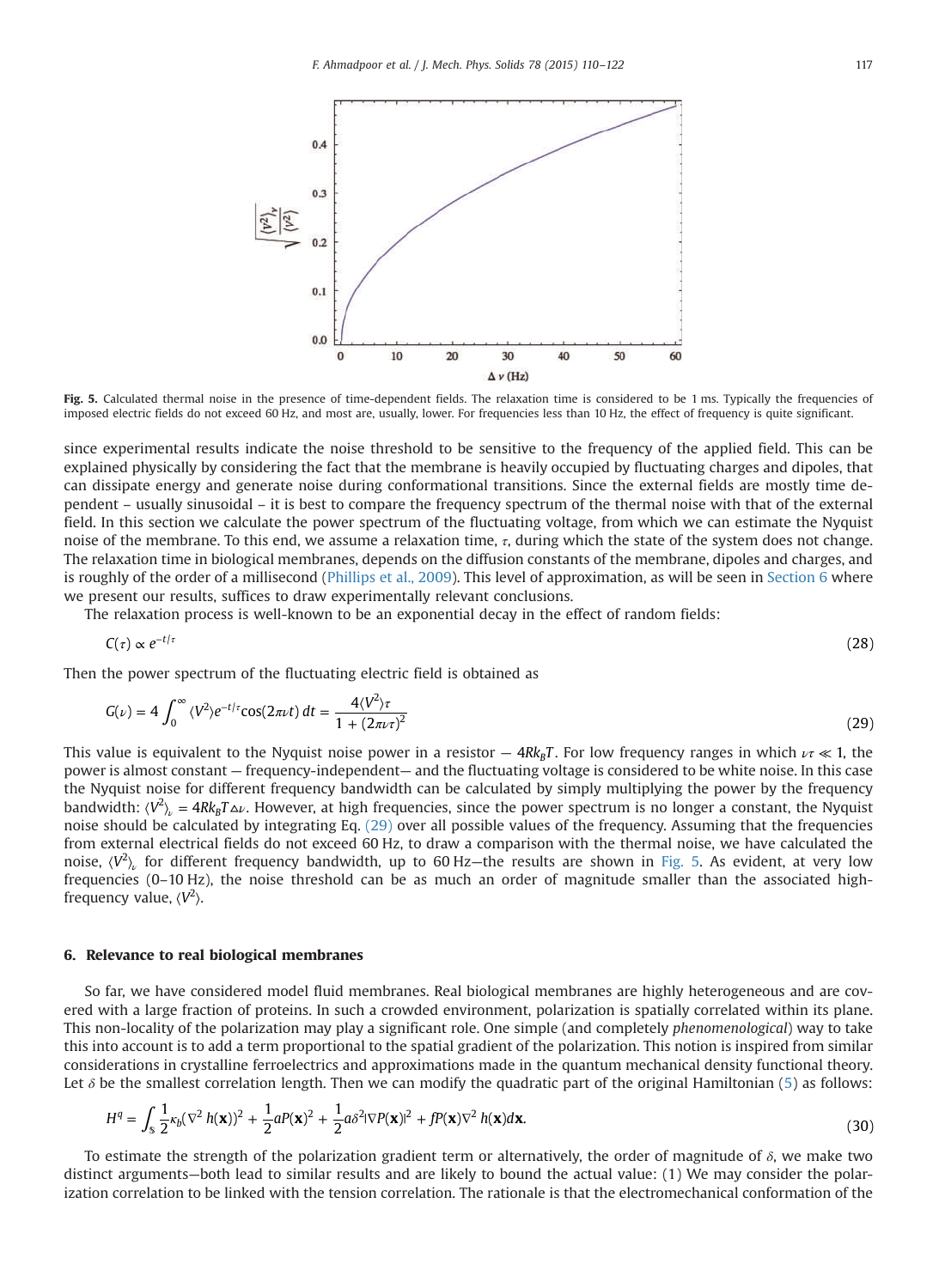<span id="page-8-0"></span>

| I<br>×<br>۰. |  |  |
|--------------|--|--|
|              |  |  |
|              |  |  |
|              |  |  |

| Table 1                                                    |  |  |
|------------------------------------------------------------|--|--|
| Estimated values of thermal noise limit in cell membranes. |  |  |

|                 | Frequency (H) Experimental values<br>(V/cm)                                                                                | Linear dielectric<br>model $(V/cm)$ | Nyquist noise in the<br>equivalent RC circuit<br>(V/cm) | Present model for a<br>pure lipid bilayer<br>(V/cm) | Predicted values for a real bio-<br>membrane $(V/cm)$ |
|-----------------|----------------------------------------------------------------------------------------------------------------------------|-------------------------------------|---------------------------------------------------------|-----------------------------------------------------|-------------------------------------------------------|
|                 | Chicken fibroblasts <sup>a</sup><br>Cleary et al. (1988)<br>0.6<br>Bovine fibroblasts <sup>a</sup><br>McLeod et al. (1987) | $6.1 \times 10^{5}$                 | $3.6 \times 10^{3}$                                     | $1 \times 10^3$                                     | 100                                                   |
| $10^{-1}$       | 300                                                                                                                        | $6.1 \times 10^{5}$                 | $1.1 \times 10^{3}$                                     | 320                                                 | 30                                                    |
|                 | 2.1                                                                                                                        | $6.1 \times 10^{5}$                 | $3.6 \times 10^{3}$                                     | $1 \times 10^3$                                     | 100                                                   |
| 10 <sup>1</sup> | 1.5                                                                                                                        | $6.1 \times 10^{5}$                 | $1.1 \times 10^{4}$                                     | $3.2 \times 10^{3}$                                 | 300                                                   |
| 10 <sup>2</sup> | 30                                                                                                                         | $6.1 \times 10^{5}$                 | $3.6 \times 10^{4}$                                     | $9.5 \times 10^{3}$                                 | 900                                                   |
| $10^{3}$        | 600                                                                                                                        | $6.1 \times 10^{5}$                 | $1.1 \times 10^{5}$                                     | $1.5 \times 10^{4}$                                 | 1400                                                  |

<sup>a</sup> The noise was calculated for a cell of size  $L \approx 150 \,\text{\upmu m}$ . Considering the thickness of the membrane to be  $d \approx 5 \,\text{nm}$ , we have converted the reported cell-level value to the membrane noise value.

mechanosensitive channels are coupled to the tension of the membrane [\(Paul and Phillips, 2005\)](#page-12-0). (2) A geometrical argument may be made that  $\delta$  ought to scale with the average inter-protein distance. Based on the first argument, using a result given by [Liu and Sharma. \(2013\)](#page-12-0), we consider the ratio of the two-point tension–correlation with respect to selfcorrelation:

$$
\eta = \frac{\langle |\nabla h(0)\nabla h(\delta)| \rangle}{\langle |\nabla h(0)|^2 \rangle} = \frac{\sum_{\mathbf{q}} \langle q^2 h_{\mathbf{q}}^2 \rangle e^{\mathbf{q} \cdot \delta}}{\sum_{\mathbf{q}} \langle q^2 h_{\mathbf{q}}^2 \rangle} \tag{31}
$$

where *δ* is the relative position vector between two points. By integrating over all modes, for different values of *δ*, we find that for *δ* ≥ 5*d* the ratio is less than 0.1, which is essentially negligible. Therefore, we conclude that for biological membranes, the minimum correlation length is at least 5d.

According to [Linden et al. \(2012\),](#page-12-0) biological membranes are extremely crowded. They estimate that 30–55% of the area of the lipid membrane is occupied by various types of protein channels. The radius of the channels in their open state is roughly about 2–3 nm. Using these values, the average distance between the centers of the proteins can be estimated to be about 6–12 nm. This argument provides an alternative way to estimating  $\delta$ .

Recalculating the fluctuations of polarization, using Eq. [\(30\)](#page-7-0) for the quadratic part of the total Hamiltonian [\(9\),](#page-4-0) gives the estimated noise for different values of  $\delta$ . For  $\delta \approx 10$  nm, we obtain values of noise voltage which is almost one order of magnitude smaller than what we obtained earlier in [Section 4.](#page-5-0)

## 7. Results and discussion

For quantitative results, we must estimate  $P_s$ . The breakdown voltage of the membrane is around 1 V—-and the polarization corresponding to this represents a strict upper bound. As it can be appreciated from Fig.  $2(a)$ , significantly higher electric fields are required to polarize a membrane close to  $P_s$ . Evidently  $P_s \to \infty$ , represents the linear case which corresponds to the quadratic Hamiltonian. Indeed, our nonlinear numerical results coincide with the linear estimates discussed in the introduction of the paper if  $P_s$  is taken to be very large. The variation of the noise threshold with respect to choice of  $P_s$  is shown in [Fig. 4](#page-6-0) where the abscissa corresponds to the voltage corresponding to  $P_s$ . To solve the Maxwell equation in [Section](#page-5-0) [4,](#page-5-0) we used the conducting boundary condition, since it gives us the upper bound of the voltage noise. In our calculations, we have assumed that  $\kappa_b = 25k_BT$ ,  $\epsilon = 2\epsilon_0 =$ ,  $f^2/\kappa_b \approx a/2$ . For the higher order terms, since the dominant parameter is  $P_s$  we have set  $\varepsilon_i$  equal to 1. We have verified that this does not significantly alter our results. The linear framework yields noise threshold around 0.3 V. Even if we adopt the excessively simple model that the dielectric response is almost linear up until the strict upper limit of the breakdown voltage, our models predict a noise threshold that is still much lower than 0.3 V. To further refine our estimate of  $P_s$ , we take recourse in recent experimental work [\(Raphael et al., 2000](#page-12-0)) that has documented nonlinear dielectric properties for a specific biomembrane (of outer hair cells in the ear). There is significant diversity among biological membranes, however, their linear dielectric behavior is markedly similar and since our primary interest is in order of magnitude estimates, we have used the experimental estimate of  $P_s$  by [Raphael et al. \(2000\)](#page-12-0) as a representative value.

According to their model, the length change of the outer hair cell with voltage, can be explained by a nonlinear relationship between the flexoelectric coefficient and the applied electric field. To explain the nonlinear dependence of flexoelectric coefficient on the membrane voltage, they proposed a nonlinear relationship between the polarization density and the electric field. Their work suggest that for dipole moments less than 10D, the dielectric behavior of the membrane is linear. Considering the dipole density of such membranes to be about  $6000/\mu m^2$ , we estimate  $P_s/\epsilon$  to be less than 10 mV.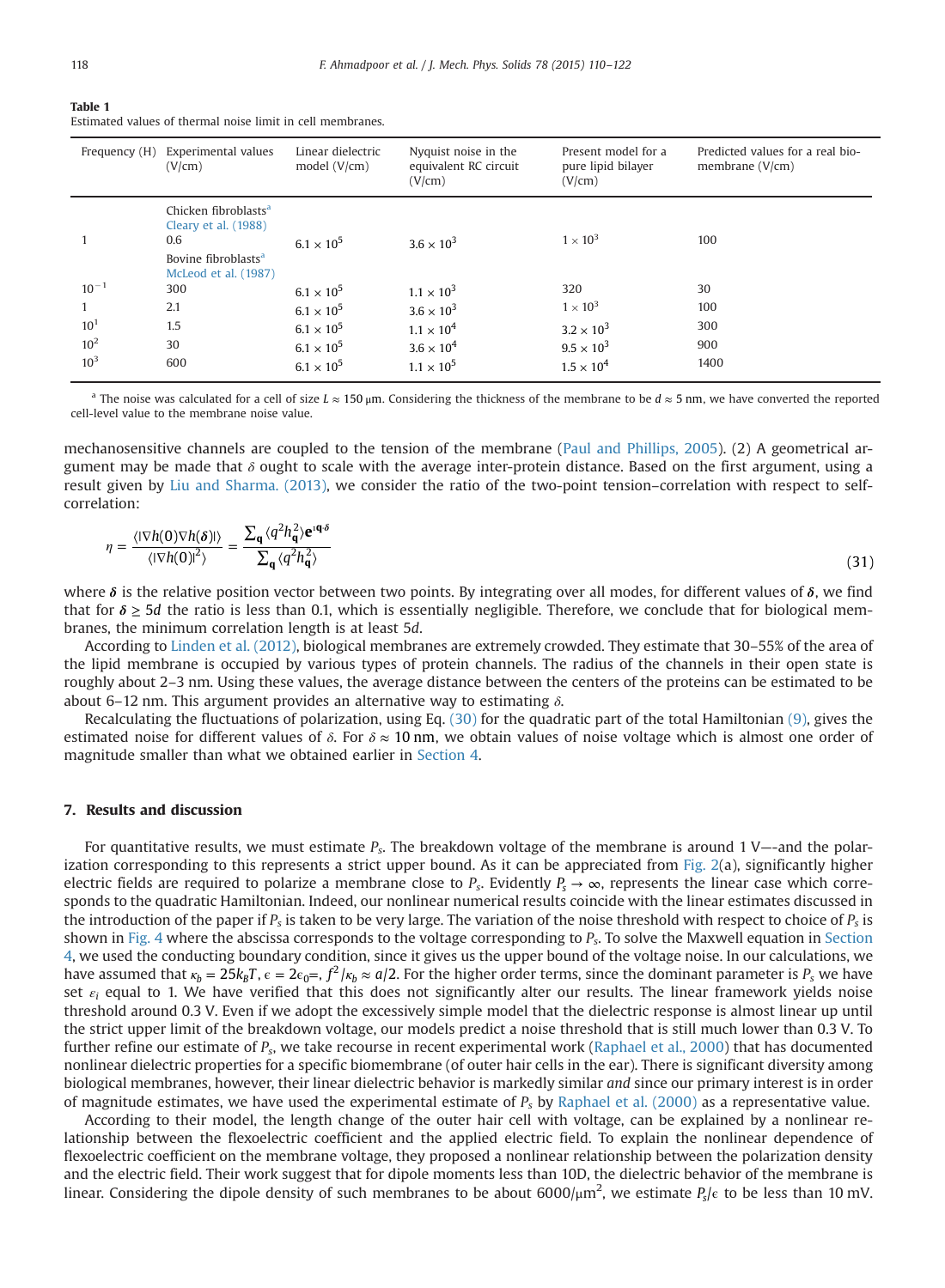<span id="page-9-0"></span>Using these estimates, our calculations of the noise threshold appear in [Table 1](#page-8-0) where a comparison is also made with known experimental results and other models. We have converted the estimated voltage noise to the electric field noise, by using the thickness of the membrane:  $\overline{E}_{k_BT} = \overline{V}_{k_BT}/d$ . Some comments related to the frequency effect and the consideration of gradient of polarization (relevant for real biological membranes) are warranted. Consideration of both effectively reduce the noise threshold estimates by an order of magnitude. For example, consideration of the gradient of polarization term along with the estimate of  $\delta = 10$  nm (see [Section 6\)](#page-7-0) leads to the noise threshold estimate that is almost 10 times smaller that for a model fluid membrane. The experimental values in the second column evidently have significant scatter. The notable aspect however, as already emphasized briefly in the Introduction, is how low these are compared to the estimates from conventional models (column 3). We note that in the cited experimental references and prior works, the noise estimates were made for the entire cell. In [Table 1,](#page-8-0) we have converted the noise values from the cell level to the membrane level through the following relations:  $E_{mem} \approx E_{cell} \times L/d$ , in which L is the size (radius) of the cell. Here, we have assumed that the electric field is uniform across the thickness of the membrane and cell, and used the equation:  $V_{kgT} = E_{mem} \times d = E_{cell} \times L$ . The fourth column is the Nyquist noise at different frequencies. The results of our model for pure lipid bilayers are shown in column 5. In the last column, we have provided the estimated values of noise in real biological membranes, where we have (phenomenologically) considered the interactions between the channels and other physical inhomogeneities, using  $\delta \approx 10$  nm.

## 8. Concluding remarks

In summary, we have pointed out the rather large discrepancy that exists between the (experimentally estimated) minimum electric field that an ideal fluid membrane can detect and what the existing theoretical models predict. A consistent accounting for the influence of the nonlinear dielectric behavior of membranes on the thermal fluctuations of the membrane electric field appears, in large part, to address this issue. The dielectric nonlinearity can be explained physically by the dipole saturation phenomena, and the consequent fact that there is an upper limit,  $P<sub>S</sub>$  to which a membrane is capable of being polarized. Our mathematical framework yields analytical solution for the thermal electrical noise of membranes. In real biological membranes (as opposed to fluid membranes), we must contend with more complex situations. Proteins, salts, charged objects, ionic flux and the polarized double layers are some of the items that may contribute to the fluctuations of electric field in real biological membranes. To some extent, phenomenologically, we consider the effect of inhomogeneities through an added energetic term that sets the scale for the membrane in-plane correlations of polarization. The predictions of our theoretical framework provide noise estimates that are of the same order of magnitude as experiments. In particular, our work provides both a benchmark estimate for model fluid membranes (which should be experimentally testable) and reasonable predictions for biological membranes (where significantly more complexity may be expected). Further experimental studies are required to understand and clarify the quantitative aspects of dielectric nonlinearity in biological membranes and settle the rather large scatter in the existing experimental data.

#### Acknowledgements

F.A. gratefully acknowledges discussions with Dr. Yuranan Hanlumyuang and Dr. Qian Deng. P.S. acknowledges financial support from the University of Houston M.D. Anderson Professorship.

#### Appendix A. Details on the variational approximation

Kleinert and co-workers introduced the so-called variational perturbation method (VPT) to handle the statistical mechanics of anharmonic Hamiltonians [\(Kleinert, 1989,](#page-12-0) [2009\)](#page-12-0). A straightforward perturbation approach (expanded around, say, a quadratic Hamiltonian) results in a divergent series. On the other hand, variational approximation using trial function, while effective, works best if the trial function is an "inspired" guess. The VPT combines both approaches and it has been shown that the resulting series converges exponentially. In the present work, we have used the VPT while retaining only the first term. This approach is extensively used to deal with thermal fluctuations of fluid membranes in different contexts ([Palmieri and Safran, 2013](#page-12-0); [Brewster et al., 2009](#page-12-0); [Pieruschka et al., 1994](#page-12-0); [Podgornik and Parsegian, 1992](#page-12-0); [Weikl and Li](#page-12-0)[powsky, 2001](#page-12-0)).

In this appendix we present some calculations that provide some assurance to the quality of our approximation. Consider the following Hamiltonian which, while anharmonic in the polarization field, ignore the mechanical displacement fields:

$$
H = \int \frac{1}{2} a P^2 + \frac{a_{\xi_4}}{P_S^2} P^4
$$
 (32)

The advantage of the Hamiltonian in (32) that includes a fourth order polarization term (but no field derivatives) is that the partition function and the free energy can be obtained in closed-form and therefore provides a simple (but related) test case to assess the approximation we have used in this work. To deal with the path integral in the partition function, we first discretize the Hamiltonian (32). To this end we assume that the membrane consists of 2N molecules located at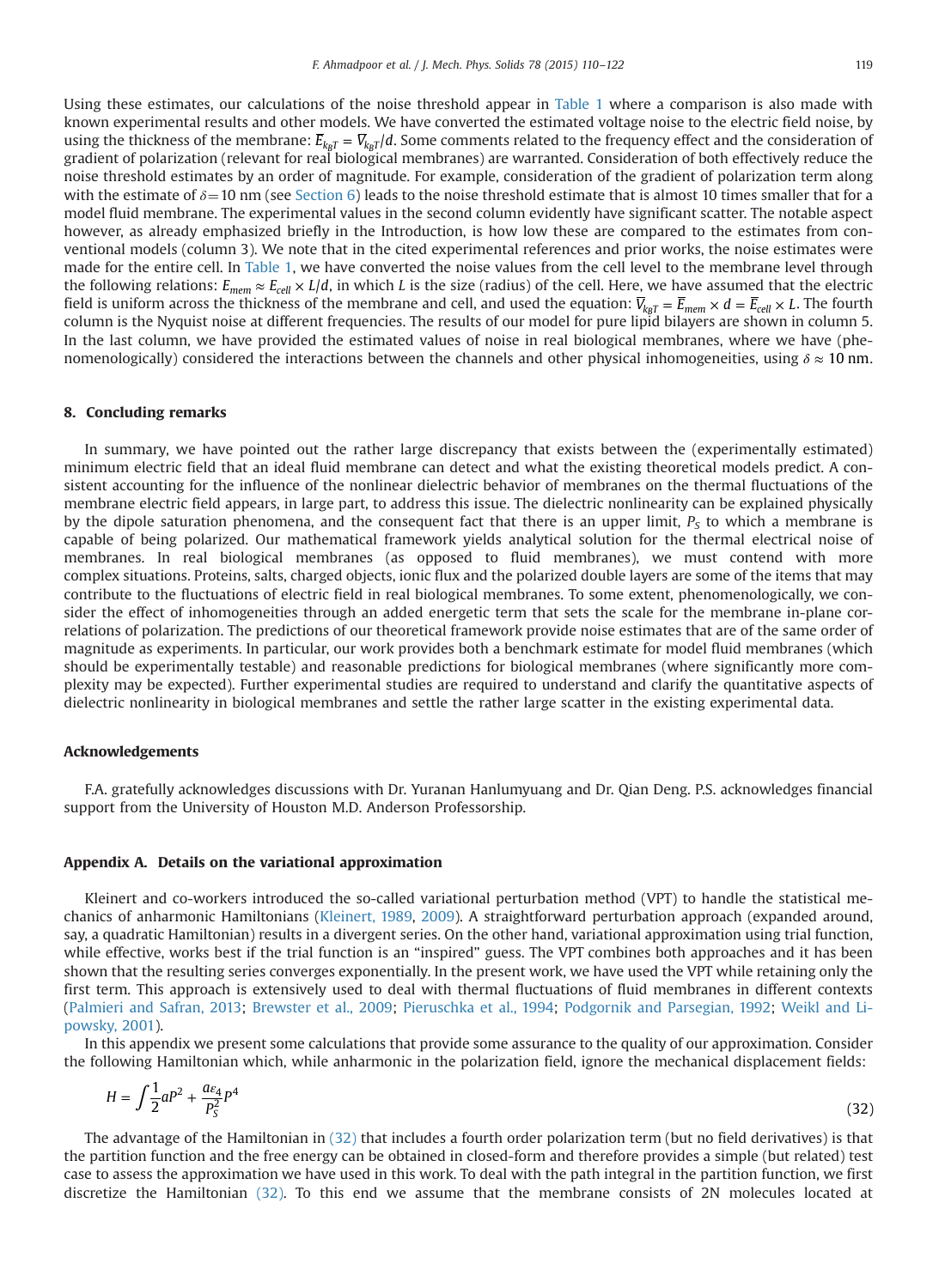<span id="page-10-0"></span> $\mathbf{x} \in \mathcal{L} = A(n_1, n_2)$ :  $n_1, n_2 = 1, ..., m$ , where  $A = L/m$ . The total number of degrees of freedom are  $N = m^2$  and each has an area of  $A_0 = \Lambda^2$ . Given that the area density of the dipole moment at point **x** is  $P(x)$ , the dipole moment  $\tilde{P}(x)$  at this point can be calculated by:  $\tilde{P}(\mathbf{x}) = P(\mathbf{x})A_0$ . Substituting this into Eq. [\(32\)](#page-9-0) and summing over all degrees of freedom, we obtain

$$
H = \sum_{\mathbf{x} \in \mathcal{L}} \frac{1}{2} a \frac{\tilde{P}^2(\mathbf{x})}{A_0} + a \varepsilon_4 \frac{\tilde{P}^4(\mathbf{x})}{A_0^3 P_S^2}
$$
(33)

The partition function is

$$
Z = \int \exp(-\beta H) = \int \exp\left(-\beta \left(\sum_{\mathbf{x} \in \mathcal{L}} \frac{1}{2} a \frac{\tilde{P}^2(\mathbf{x})}{A_0} + a\epsilon_4 \frac{\tilde{P}^4(\mathbf{x})}{A_0^3 P_S^2}\right)\right) \prod_{\mathbf{x} \in \mathcal{L}} d\tilde{P}(\mathbf{x}) = \prod_{\mathbf{x} \in \mathcal{L}} \frac{e^{aA_0 \beta P_S^2/32\epsilon_4} A_0 P_S K_1 \left(\frac{a\beta A_0 P_S^2}{32\epsilon_4}\right)}{2\sqrt{2\epsilon_4}}
$$
(34)

where  $K_{1/4}$  is the modified Bessel function of the second kind. The free energy per unit area is: where  $K_{1/4}$  is the modified Bessel function of the second kind. The free energy per unit area is

$$
f = \frac{F}{NA_0} = -\frac{k_B T}{NA_0} \log Z = -\frac{a P_S^2}{32 \epsilon_4} - \frac{k_B T}{A_0} \log \frac{A_0 P_S K_1 \left(\frac{a A_0 P_S^2}{32 k_B T \epsilon_4}\right)}{2\sqrt{2 \epsilon_4}}
$$
(35)

In the limits of  $P_s \to \infty$  or  $\epsilon_4 \to 0$ , which corresponds to the quadratic Hamiltonian, we obtain

$$
f_L = -\frac{k_B T}{2A_0} \log \frac{2\pi k_B T A_0}{a} \tag{36}
$$

Also the fluctuations of the dipole moment at each point  $\mathbf{x}' \in \mathcal{L}$  can be obtained using the partition function (34):

$$
\langle \tilde{P}^2(\mathbf{x}') \rangle = \frac{1}{Z} \int \tilde{P}^2(\mathbf{x}') \exp\left(-\beta \left(\sum_{\mathbf{x} \in \mathcal{L}} \frac{1}{2} a \frac{\tilde{P}^2(\mathbf{x})}{A_0} + a \epsilon_4 \frac{\tilde{P}^4(\mathbf{x})}{A_0^3 P_S^2}\right) \prod_{\mathbf{x} \in \mathcal{L}} d\tilde{P}(\mathbf{x}) = \frac{A_0^2 P_S^2}{8 \epsilon_4} \left(\frac{K_3 \left(\frac{a A_0 P_S^2}{32 k_B T \epsilon_4}\right)}{K_1 \left(\frac{a A_0 P_S^2}{32 k_B T \epsilon_4}\right)} - 1\right)
$$
(37)

⎞

The root mean square of the voltage across the membrane is given by

$$
V_{\text{exact}} = \sqrt{\langle V^2 \rangle} = \frac{\sqrt{\langle \tilde{P}^2(\mathbf{x}') \rangle}}{A_0 \epsilon_0}
$$
(38)

To compare the exact results with that of the variational approximation, we calculate the free energy per unit area and the root mean square of the voltage across the membrane, by minimizing the right hand side of the inequality [\(10\)](#page-4-0) with respect to the trial parameter. To start, consider the trial Hamiltonian as below:

$$
H_0 = \sum_{\mathbf{x} \in \mathcal{L}} \frac{1}{2} \bar{a} \bar{p}^2(\mathbf{x}) \tag{39}
$$

where  $\bar{a}$  is the trial dielectric parameter. Using the above Hamiltonian, we calculate the right hand side of the inequality [\(10\)](#page-4-0) as below:

$$
F_{var} = \alpha_F + \frac{k_B T}{2} \sum_{\mathbf{x} \in \mathcal{L}} \log \bar{a} + \sum_{\mathbf{x} \in \mathcal{L}} \frac{a}{2A_0} \langle \bar{P}^2(\mathbf{x}) \rangle_{H_0} + \sum_{\mathbf{x} \in \mathcal{L}} \frac{a \epsilon_4}{A_0^3 P_S^2} \langle \bar{P}^4(\mathbf{x}) \rangle_{H_0}
$$
  
=  $\alpha_F + \frac{k_B T}{2} \sum_{\mathbf{x} \in \mathcal{L}} \log \bar{a} + \sum_{\mathbf{x} \in \mathcal{L}} \frac{a}{2A_0} \frac{k_B T}{\bar{a}} + \sum_{\mathbf{x} \in \mathcal{L}} \frac{3a \epsilon_4}{A_0^3 P_S^2} \left(\frac{k_B T}{\bar{a}}\right)^2$  (40)

where we have used Wick's theorem to obtain the higher order correlation function  $\langle \tilde{P}^4(\mathbf{x}) \rangle_{H_0} = 3 \langle \tilde{P}^2(\mathbf{x}) \rangle_{H_0}^2$ . Also, we have directly used the equipartition theorem to calculate the correlation function:  $\langle \tilde{P}^2(\mathbf{x}) \rangle_{H_0} = k_B T / \bar{a}$ . Minimization of the variational free energy with respect to the trial dielectric parameter, provides us with an upper bound of the exact free energy:

$$
\frac{\partial F}{\partial \bar{a}} = \sum_{\mathbf{x} \in \mathcal{L}} \left( \frac{k_B T}{2\bar{a}} - \frac{k_B T a}{2A_0 \bar{a}^2} - \frac{6a \epsilon_4}{A_0^3 P_S^2 \bar{a}^3} (k_B T)^2 \right) = 0 \tag{41}
$$

The solution of Eq.  $(41)$  will give us the renormalized dielectric parameter as below:

$$
\bar{a} = \frac{a}{2A_0} \left( 1 + \sqrt{1 + \frac{48k_B T \epsilon_4}{aA_0 P_S^2}} \right) \tag{42}
$$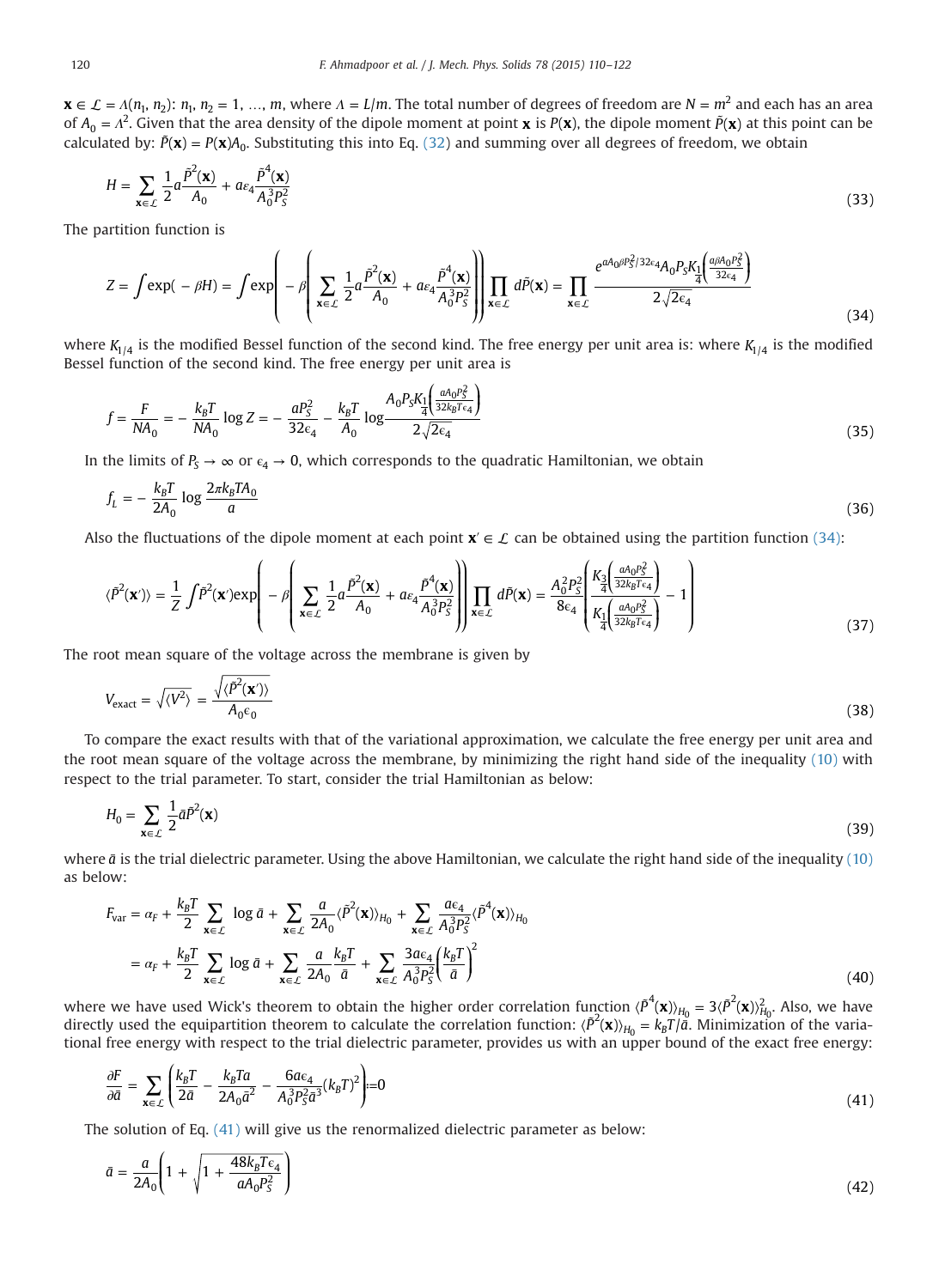<span id="page-11-0"></span>

Fig. 6. Comparison of the exact free energy and the corresponding approximate one.



Fig. 7. Comparison of exact root mean square of the voltage and the corresponding approximate one.

The renormalized dielectric parameter may be substituted in [\(39\)](#page-10-0) and by recourse to the equipartition theorem, we may calculate the free energy per unit area, fluctuations of the dipole moment, and eventually the root mean square of the voltage across the membrane. A comparison between the variational approximation obtained using [\(42\)](#page-10-0), and the exact values of the free energy per unit area and the root mean square of the voltage, from Eqs. [\(35](#page-10-0)) and ([38](#page-10-0)), respectively, is depicted in Figs. 6 and 7. In Fig. 6, the free-energies are normalized with respect to the one obtained from the quadratic Hamiltonian (the linear dielectric case, [\(36\).](#page-10-0) The variational free energy which is shown is dashed blue is always above the exact free energy (magenta). On the other hand, since the variational free energy is always greater than the exact free energy, the estimated fluctuations (obtained from variational method) will be always smaller than the exact fluctuations. We have also compared the estimated and the exact root mean square of the voltage in Fig. 7. The vertical axis in this plot is the ratio of the variational estimate with respect to the exact value. For any values of  $P<sub>S</sub>$ , the error is less than 10%. In case more accurate results are of interest, progressing to the second order of the variational perturbation method [\(Kleinert, 1989](#page-12-0), [2009](#page-12-0)) is required.

## References

[Adair, R.K., 2000. Static and low-frequency magnetic field effects: health risks and therapies. Rep. Progr. Phys. 63 \(3\).](http://refhub.elsevier.com/S0022-5096(15)00028-9/sbref1) [Adair, R.K., Astumian, R.D., Weaver, J.C., 1998. Detection of weak electric fields by sharks, rays, and skates. Chaos: Interdiscip. J. Nonlinear Sci. 8 \(3\).](http://refhub.elsevier.com/S0022-5096(15)00028-9/sbref2) [Adair, R.K., 1991. Constraints on biological effects of weak extremely-low-frequency electromagnetic fields. Phys. Rev. A 43 \(2\).](http://refhub.elsevier.com/S0022-5096(15)00028-9/sbref3) [Argudo, D., Purohit, K.P., 2014. Torsion of DNA modeled as a heterogeneous fluctuating rod. J. Mech. Phys. Solids 62.](http://refhub.elsevier.com/S0022-5096(15)00028-9/sbref4) [Astumian, R.D., Adair, R.K., Weaver, J.C., 1997. Stochastic resonance at the single-cell level. Nature 388 \(6643\).](http://refhub.elsevier.com/S0022-5096(15)00028-9/sbref5) [Bachmann, M., Kleinert, M., Pelster, A., 2001. Fluctuation pressure of a stack of membranes. Phys. Rev. E 63 \(5\).](http://refhub.elsevier.com/S0022-5096(15)00028-9/sbref6) [Bezrukov, S.M., Vodyanoy, I., 1997. Reply: stochastic resonance at the single-cell level. Nature 388 \(6643\).](http://refhub.elsevier.com/S0022-5096(15)00028-9/sbref7) [Bowick, M., Guitter, E., 1997. Effects of self-avoidance on the tubular phase of anisotropic membranes. Phys. Rev. E 56 \(6\).](http://refhub.elsevier.com/S0022-5096(15)00028-9/sbref8)